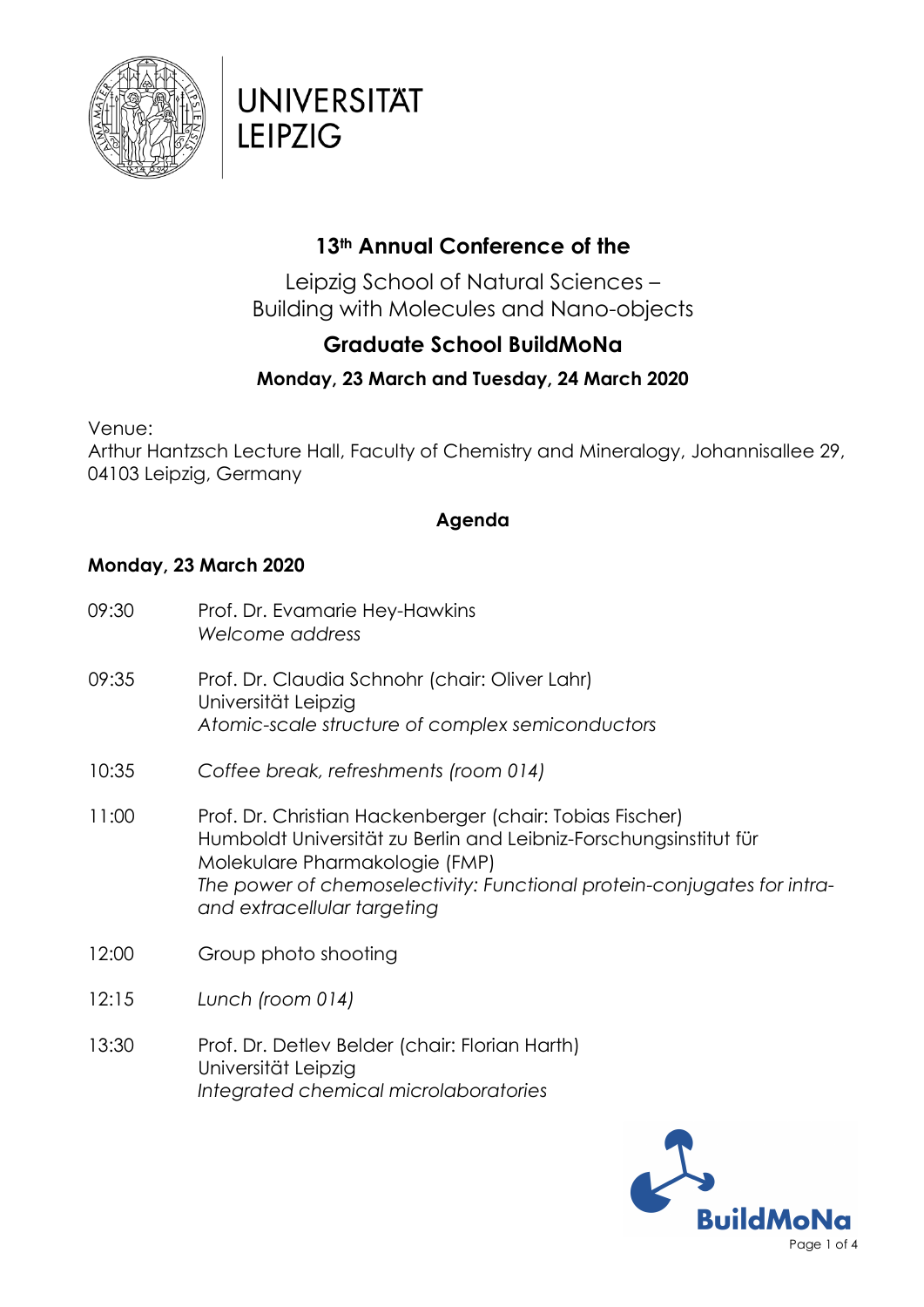

# **UNIVERSITAT LEIPZIG**

- 14:30 *Coffee break, refreshments (room 014)*
- 15:00 Ceremony for BuildMoNa Awards 2020
- 15:30 Poster session
- 16:30 *Buffet (and continuation of poster session) (room 014; foyer)*
- 18:00 Prospective end

#### **Tuesday, 24 March 2020**

- 09:00 PI meeting
- 10:00 *Coffee, refreshments (room 014)*
- 10:15 Prof. Dr. Regine von Klitzing (chair: Alexander Fischer) TU Darmstadt *Swelling behaviour and mechanical properties of multiresponsive polymer coatings*
- 11:15 Prof. Dr. Tanja Gulder (chair: Ivana Predarska) Universität Leipzig *Combining the best of both worlds: bioinspired methods for directed halogenations*
- 12:15 *Lunch (room 014)*
- 13:15 Talks of Doctoral Candidates Session I (chair: Veronika Riedl)
	- 1. Reike Clauss *Two heads are better than one: Heterobimetallic complexes as homogeneous catalysts*
	- 2. Antonia Welk *Zinc magnesium oxynitride: Material design, carrier transport and device applications*

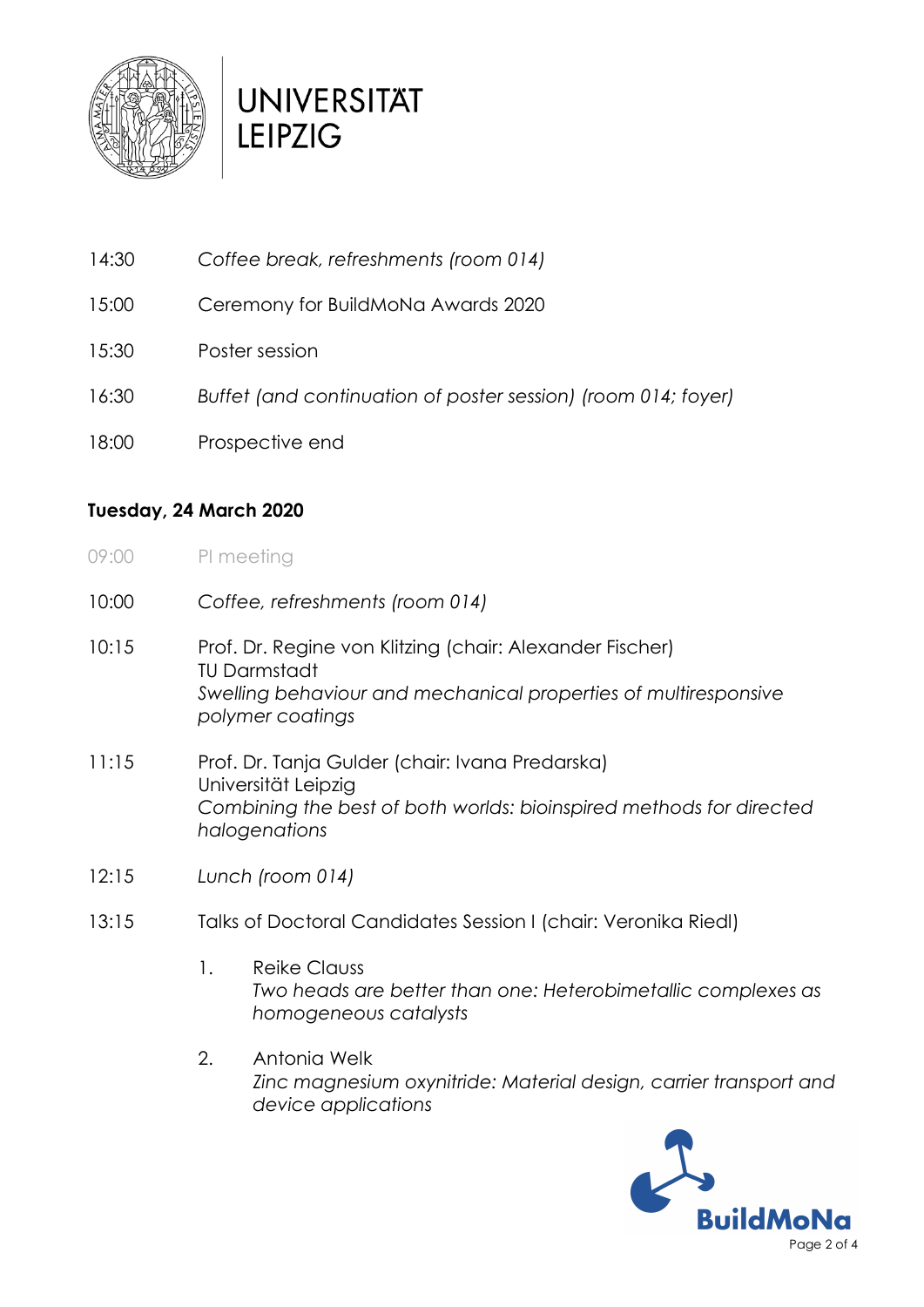

## **UNIVERSITAT LEIPZIG**

- 3. Volker Eilrich *Versatile chemistry of phosphorus-rich compounds*
- 4. Tanja Jawinski *Properties of In2S3:V thin films epitaxially grown on p-Si for intermediate band solar cell applications*
- 5. Oliver Herrfurth *Ring-structure formation of hot carriers in ZnO studied with timeresolved imaging ellipsometry*
- 14:30 *Coffee break, refreshments (room 014)*
- 14:45 Talks of Doctoral Candidates Session II (chair: Lukas Trefflich)
	- 6. Astrid Weidt *Relaxation reduces stress: Effects of low energy ion implantation on amorphous TiO<sup>2</sup> nanotube arrays*
	- 7. Patrick Irmisch *Modelling DNA-strand displacement reactions in the presence of base pair mismatches*
	- 8. Clemens Scheuner *Detection enhancement for nitrogen vacancy centres using 2D diamond cavities*
	- 9. Liridona Useini *Synthesis of carboranyl analogues of the non-steroidal antiinflammatory drug mefenamic acid*
	- 10. Nicola Andreas Söker *Experimental study of an active Brownian swimmer exploring regions with inhomogeneous activity*
- 16:00 *Coffee break, refreshments (room 014)*